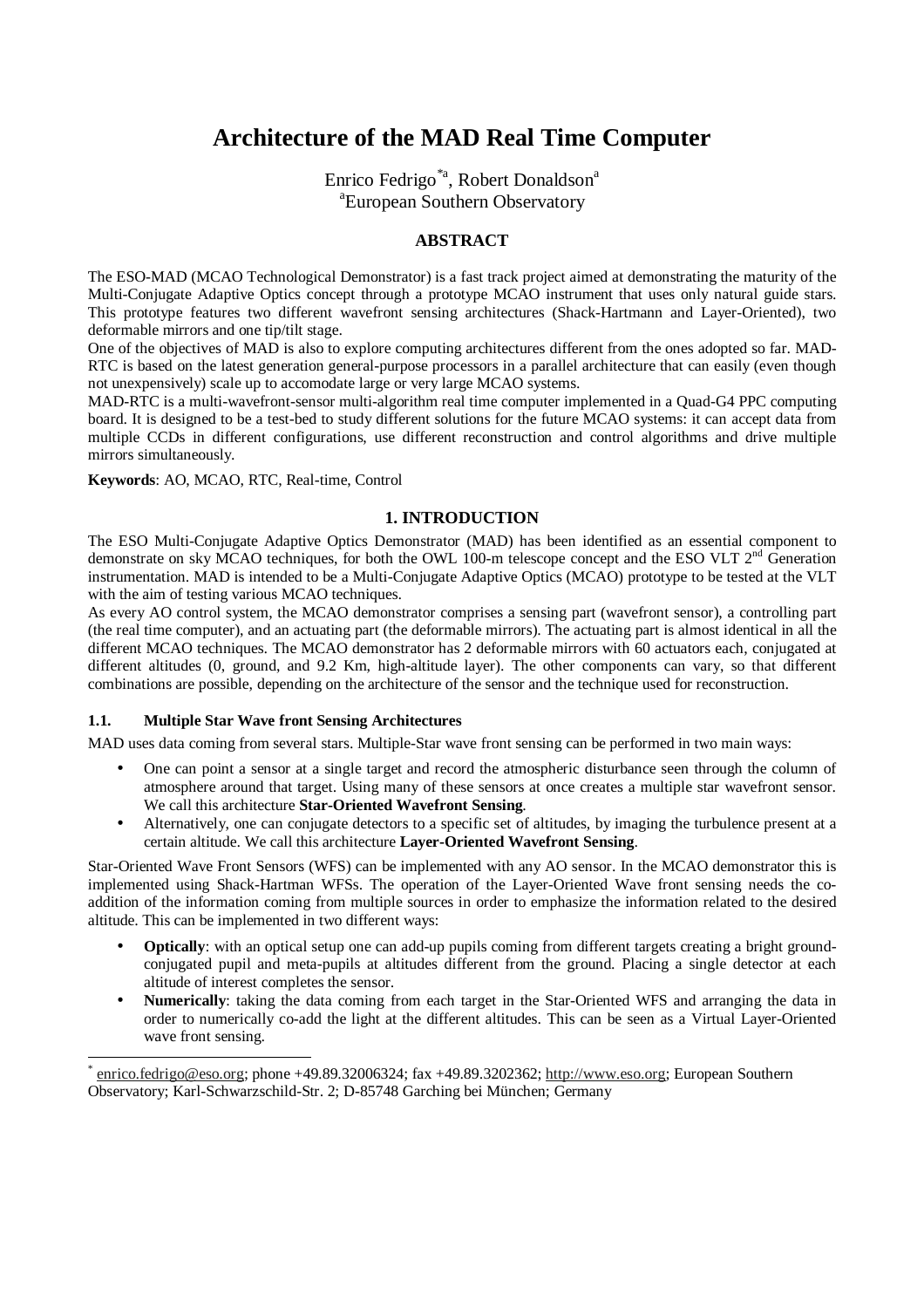Optical Layer-Oriented can be implemented with any sensor that has the detector conjugated with the pupil, to take advantage from the light co-addition, like the pyramid or curvature WFS. In the MAD this is implemented using the Pyramid WFS because of its advantages due to the simplicity of the implementation.

#### **1.2. Reconstruction Techniques**

Given the data arranged either in Layer-Oriented or Star-Oriented wave front sensing architecture it is possible to reconstruct the wave front in two different ways:

- **Globally**: taking all the data coming from all the WFSs at once and reconstructing globally the wave front at the altitude of interest. We call this technique **Global Reconstruction**.
- **Locally**: taking the data coming from a single altitude and driving directly the mirror conjugated to that altitude. We call this technique **Local Reconstruction**.

#### **1.3. Control Strategies**

It is possible to combine the reconstruction techniques and the wave front sensing architectures in several control structures. The importance of the MCAO Demonstrator Real Time Computer is that it enables all these modes in order to explore all the possibilities and to test them on the sky.

MCAO is achieved by coupling one wave front sensing architecture with one reconstruction technique leading to the four different control strategies represented with the four arrows in Figure 1.

In this article we present the conceptual design of the MAD Real Time Computer (RTC) that aims at implementing all four techniques, though with more emphasis to the pure Star-Oriented MCAO and pure Layer-Oriented MCAO.



**Figure 1: Control Strategies for MCAO**

#### **2. ARCHITECTURE**

#### **2.1. Hardware Architecture**

The diagram in Figure 3 gives an overview of the hardware components included in the MAD RTC subsystem:

- **Control Workstation**: a standard ESO instrument workstation (WS) is used to interface to the Local Control Unit (LCU) and to host the WS components of the MAD RTC SW.
- **Supervisory Computer (LCU):** the LCU is a VME rack-mountable PowerPC (PPC) 604, running at 400 MHz. It has a RS232 serial link going to the High Voltage Amplifier for housekeeping operations. As part of the standard configuration it has a 10FL network port to connect to the VLT/LAN.
- **Real Time Computer (RTC):** the Real-Time Computer is the Dy4 CHAMP-AV board, a Quad-G4 board that mounts 4 PowerPC 7410 running at 500 MHz. Its architecture is shown in **Error! Reference source not found.**. The board is made of 2 independent units each of which includes 2 G4 CPUs, a 128 MB bank of memory and one PMC site for I/O expansion



**Figure 2: Quad-G4 board architecture**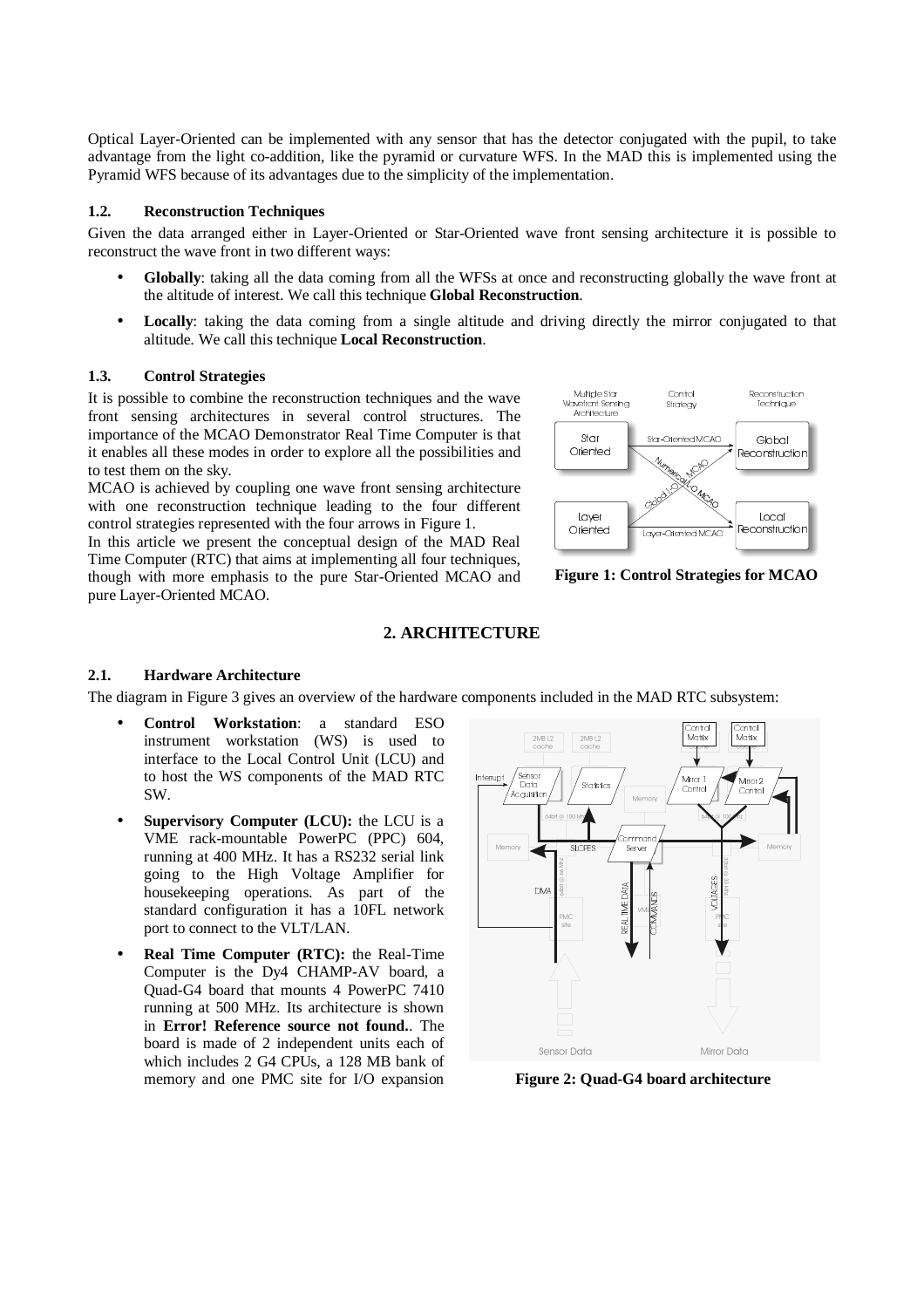boards. A third section of the board includes a fifth processor with its independent bank of memory that manages the VME bus. A pair of bus controllers connects the first two sections to the third one. The board is mountable on a VME rack. The fastest PMC site is equipped with a digital I/O board (HPDI32 by General Standards) that reads the sensor data. The other PMC site is with a fibre link board (FibreXtreme SL100 by Systran) that sends voltages to the HVA.



**Figure 3: MAD RTC Hardware Architecture** 

This architecture is particularly suitable to our application which is consists of two main computational blocks plus a data management block: one half of the board is dedicated to acquisition and statistics while the other half is dedicated to control. One processor on the first side is dedicated only to acquisition: the I/O board on the fast PMC site #1 will read data from the CCD controller and write the pixels directly into memory through DMA. After a programmable number of bytes (function of the current mode) the board will send an interrupt to the first processor and then one chunk of the acquisition will start. At the end, Processor #1 will send the resulting slopes (see later for their definition) to the other side of the board waking up the other 2 processors (#3 and #4) for the control part. These two will read the slopes from their memory, get a copy of the control matrix from the cache and produce the final voltages. One of the two processors (#4) will gather the voltages and send them through the fibre card on the PCM site #2. Meanwhile processor #2 is monitoring the data produced by the other processors to produce statistics on them.

The central processor will run the command server that will wait for commands coming from the LCU through the VME bus. It is also the gateway for the processor #3 and #4 to send the real time data to the LCU for display.

The design of MAD-RTC is based on the RTC developed for VLTI, SINFONI and CRIRES projects. Some modules from MACAO-RTC will be reused and some others will be adapted to run in the MAD-RTC environment.

One important new development is the module that manages the real time communications within the processors in the Quad-G4 board (synchronisation and data transfer). New developments and module re-engineering will also have the target of creating the foundation for the Adaptive Optics Real Time Computer Platform, a platform we intend to develop to support AO real time computers for the future VLT instruments.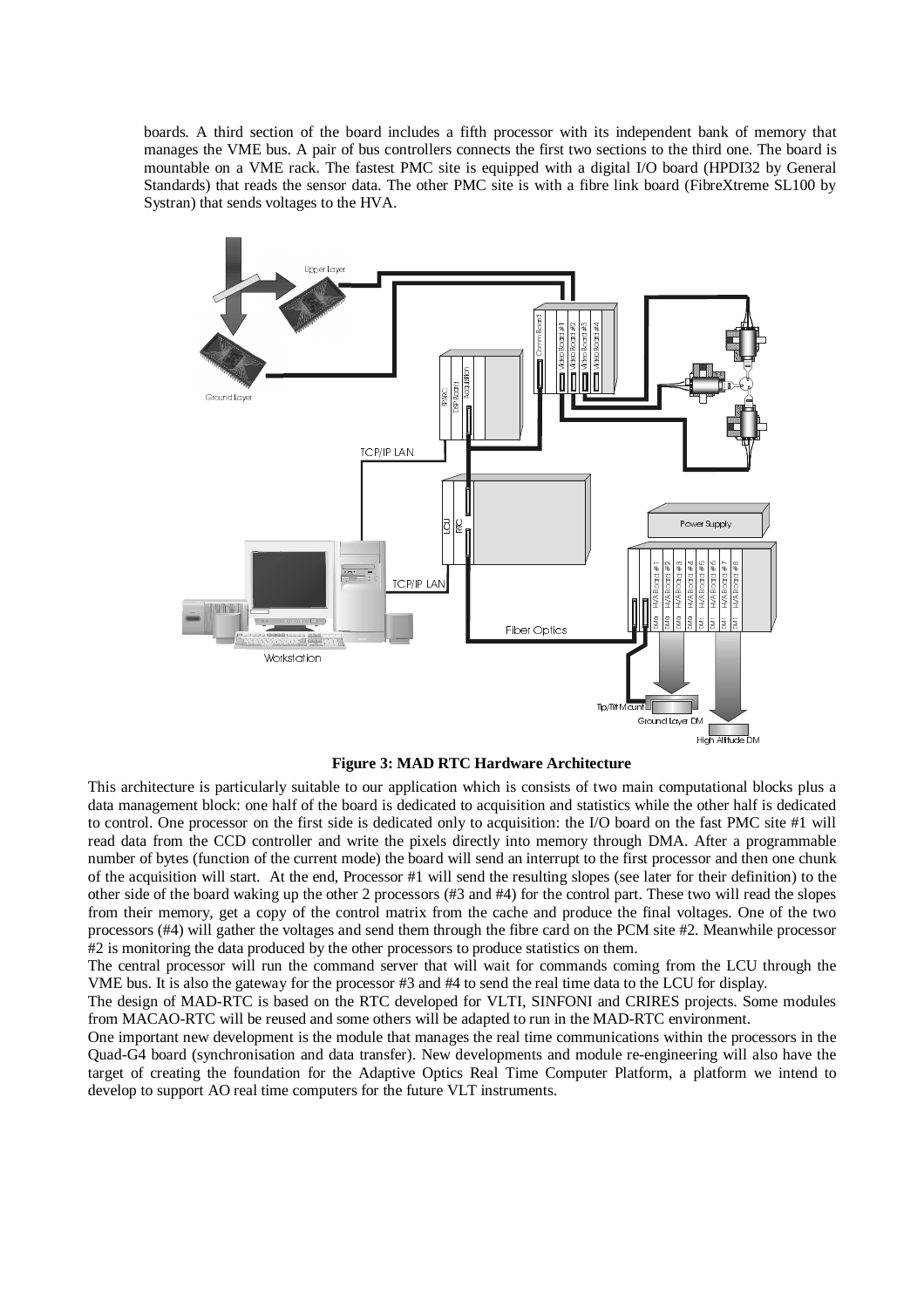#### **2.2. Software Architecture**

The MAD RTC software is divided into three blocks as shown in Figure 4, each running on a different board. The connection between MACAO-RTC and MACAO-LCU is VME based. The connection between MACAO-WS and MACAO-LCU is TCP/IP based.

**Real Time Computer:** the Real Time Computer is designed and implemented using an object oriented approach as a collection of interacting classes. Some classes model the devices that are attached to the RTC. It includes the 'Sensor' object responsible for reading data from the CCDs through the digital link and producing the wave front slopes. It supports two sensing architectures. The 'Mirror' object, in charge of applying the control values to the mirrors and checking for over-voltages. The 'Control Loop' object, which is the glue of the system that links the sensor data to the mirror commands through the controller. The 'Data stream' client is responsible for sending the realtime data produced by the control loop to the LCU where they can be distributed to other clients. Figure 5 shows a simplified diagram of the RTC. The white boxes indicate new modules that have to be developed specifically for MAD-RTC,



**Figure 4: MAD RTC SW Architecture** 

**Local Control Unit:** the Local Control Unit is based on LSF (LCU Server Framework), a module of the VLT software. It is designed and

implemented using an object oriented approach. It also includes non Object Oriented software which is part of the standard VLT software distribution. It includes a 'Command server' responsible for exchanging commands and data with the RTC over the VME bus and with the Workstation over the network; an 'on-line database' where all the system



**Figure 5: Core System Architecture** 

configuration parameters (both static and dynamic) are stored; a 'loop monitor' in charge of computing statistical data and monitoring the operations of the RTC and the 'real-time data flow server' that distribute data produced by the RTC to network clients.

**Workstation:** the Workstation software is implemented using VLT standard software. It provides a programmatic interface (the command server) and a UI interface for maintenance and operations. Final data post processing takes place in the Workstation. It includes a 'Command server' responsible for exchanging commands and data with the MCAO OS over the network; an On-line database that mirrors the relevant parameters of the LCU database; a 'real-time data flow client' in charge of retrieving data from the LCU for display or post-processing.

# **3. FEATURES**

#### **3.1. Generic Real Time Computer Structure**

MAD-RTC shares its structure with any AO system. It is made of two blocks: the acquisition and the control module.

- The **Acquisition Module** is in charge of reading the pixels coming from the wave front sensors, flat-fielding them, subtracting the background, descrambling the pixels to distinguish pixels coming from different sensors and the individual subapertures and, finally, computing the wavefront slopes.
- The **Control Module** takes the slopes and turns them into mirror commands, applying the control matrix, the controller and the truncation to ensure the voltage limits are respected. The command computation is usually the most demanding operation. Local Reconstruction operates with a matrix of 60 by 120 in dimension, twice per cycle, while Global Reconstruction operates with a matrix of 120 by 360, once per cycle. Taking the matrix multiplication as a measure of required computing power, Local Reconstruction requires 14400 operations while Global Reconstruction requires 43200 operations, a factor of 3 more. The driver to dimension the Real Time Computer is then the Global Reconstruction technique.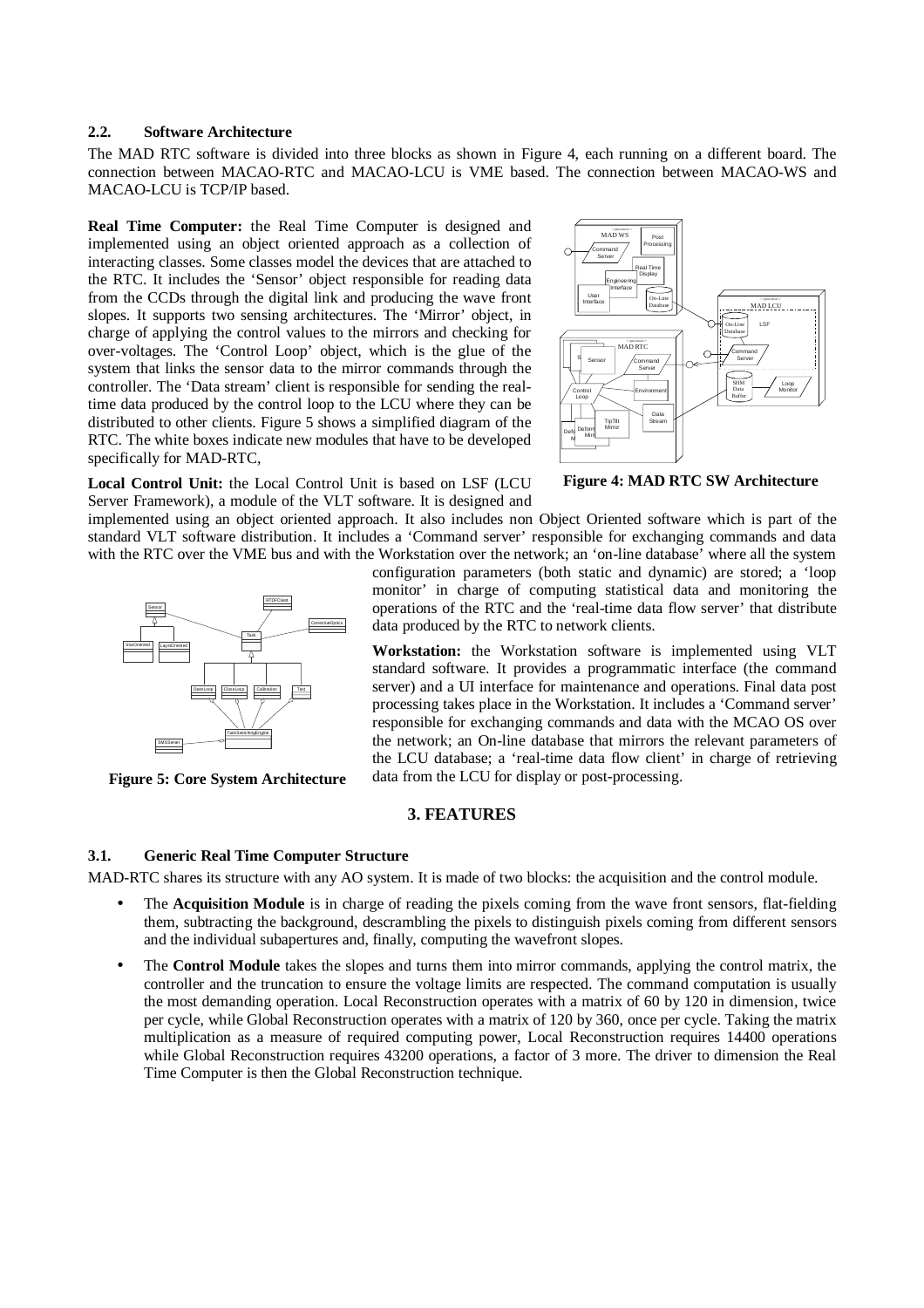There are two important optimisations in the Real-Time Computer design: pipelining and parallelism. Pipelining is required to exploit the long CCD read-out time and perform part of the computation while the data are not fully acquired yet. This is accomplished partitioning the control matrix in vertical blocks. The resulting control vector is then accumulated at the end of the pipeline and, once ready, the serial part of the computation can start. Another degree of optimisation can be achieved parallelizing this computation using multiple processors. This means partitioning the control matrix in horizontal blocks and distributing each block to a single processor. The data vector must be distributed to all the processors, but the outputs can be computed independently. We dedicate one CPU to control each mirror following the hardware architecture of the demonstrator.

## **3.2. Star-Oriented Architecture: Acquisition Module**

In the case of Star-Oriented wave front sensor Architecture, the Demonstrator will use 3 Shack-Hartmann sensors pointed to three different stars. In Figure 6 the sensor geometry is shown. The chosen sensor geometry is a grid of 8x8 subapertures, for a total of 52 illuminated sub-apertures. Advanced control algorithms might be able to consider also the 8 partially illuminated sub-apertures. With this subdivision, each sub-aperture is sampled by an 8x8 pixel array when the binning factor is 1x1 or by a 4x4 pixel array when the binning factor is  $2x2$ . With this configuration there are no guard rows neither around each sub-aperture nor around the sensor.



**Figure 6: Shack-Hartmann sensor geometry** 

The two magnified corners of Figure 6 show the pixel arrays under one subaperture and portions of the surrounding ones for both binning cases. In the two cases, the RTC will read:

- $64x64$  pixels = 4096 pixels, 1x1 binning, 52 subapertures of 8x8 pixels each, 3328 used
- $32x32$  pixels = 1024 pixels,  $2x2$  binning, 52 subapertures of  $4x4$  pixels each, 836 used

The 1x1 binning mode includes two different configurations with different read-out speed and, consequently, different read-out noise. Data are read-out from 4 amplifiers located at the end of 4 stripes that segment the CCD. The first operation that the Real-Time Computer has to perform is the data descrambling or pixel reordering. Before the control algorithm can start any sort of computation, at least a single subaperture must be reconstructed, i.e.: all the pixels belonging to that subaperture must be acquired and reordered.

The CCD is read-out through 4 amplifiers each reading 8 or 16 columns of pixels (depending on the binning factor in use, see also Figure 6). Pixels coming from the 4 amplifiers of each of the 3 sensors are multiplexed in one stream and read by the RTC, who reorders the received pixels reconstructing the sub-apertures. To complete one subaperture the RTC has to read an adequate number of rows: this happens when the RTC completes the acquisition of 8 subapertures per sensor. Thus the RTC can compute the slopes for the first 8\*3 subapertures and send the results to the control algorithm that can operate in pipeline mode with a factor of 8. Some other operations have to be pipelined: flat fielding and background subtraction have to be performed during pixel acquisition. Moreover, the RTC can accumulate the intensity and the quarters of subaperture that will be used for the final slope computation. We can evaluate the amount of time required for the various operations considering performance figures derived from the board and CPU data sheet. The operations are as follows: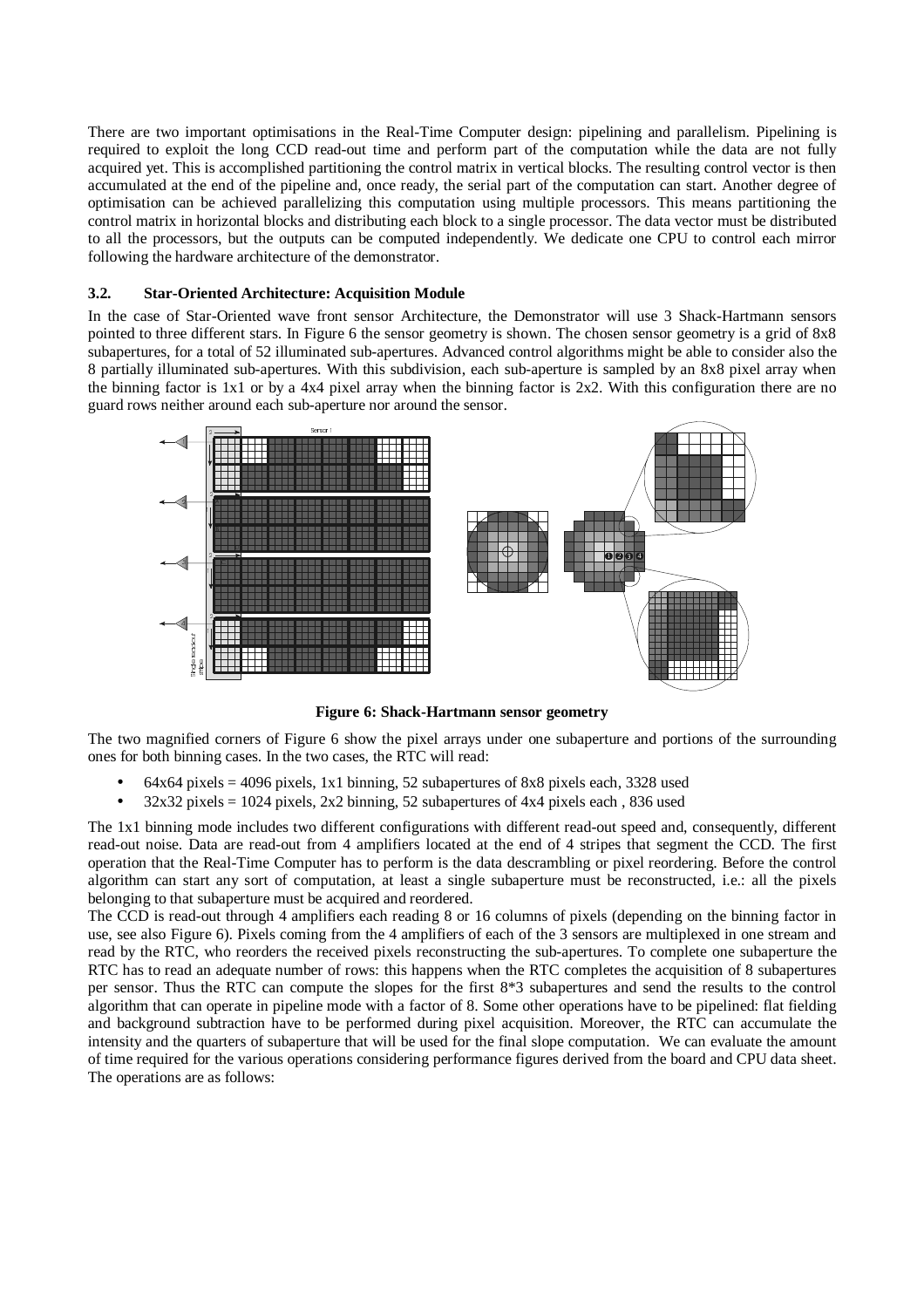**Sensor read-out:** The three sensors are read using a digital I/O card that can write data directly into RAM using DMA. Interrupts can be programmed after a selectable number of bytes have been acquired (i.e.: the minimum set of complete sub-apertures equivalent to 3840 bytes or 1152 bytes).

**Flat fielding and background subtraction:** Flat fielding is done on each useful pixel, i.e.: each pixel under an active sub-aperture. It includes an integer to float conversion and two float operations:  $p(x,y) = p(x,y)^* flat(x,y) - bg(x,y)$  where  $p(x,y)$  is one pixel, *flat(x,y)* is the flat map and  $bg(x,y)$  is the background. Floating point single-precision operations (32) bits) in the G4 PPC needs 3 cycles to be completed. We consider here the time required to complete the operations using the standard mathematical co-processor. Better results can be achieved using the AltiVec engine.

**Slope Computation:** Each subaperture produces two values which are the X and Y slopes of the wavefront. At this point the data type used for the pixels is a floating point number, so all the subsequent operations are done in the same domain. Several strategies are possible but the most convenient one is to accumulate four variables named A, B, C and D, representing each one quarter of the sensor. Then slopes are simply:

$$
s_x = \frac{A+C-B-D}{I} - R_x \text{ and } s_y = \frac{A+B-C-D}{I} - R_y \text{ where } I = A+B+C+D
$$
 (1)

With 1x1 binning, accumulating each quarter takes 16 operations while the final computation takes 6 operations per slope direction. Computing I takes 4 operations. Assuming that a floating point operation is equivalent to 3 integer operations that are done in one CPU cycle, so this strategy takes 240 CPU cycles (96 for the 2x2 case). These operations are distributed in 192 (48) during pixel acquisition and the remaining 48 (also for 2x2 binning) when the last pixel has been acquired. Since each pixel belongs only to one quadrant, only one accumulation operation has to be done with each pixel (6ns). While the RTC reads the pixels, it equalises them and at the same time it accumulates the values A,B,C,D for the slope computation. To accomplish that the RTC has also to read the flat field map, the background map and the pixel map, that tells the RTC which pixel has to be considered and to which quadrant of a certain subaperture it belongs to. Those maps could be placed in cache memory to get better performance, but here we consider storing them in normal memory. In summary, to process the data coming from one entire CCD in case of 1x1 binning:

| <b>Operation</b>                                      | <b>Type</b>      | <b>Time</b>               | Data set         | B |
|-------------------------------------------------------|------------------|---------------------------|------------------|---|
| Sensor read-out                                       | DMA write        | $54 \mu s$                | 4096+1024 pixels | 2 |
| Memory to CPU: read pixels from memory for processing | RAM read         | $34 \mu s$                | 4096+1024 pixels | 2 |
| Memory to CPU: read flat field map                    | RAM read         | $56 \,\mathrm{\mu s}$     | 3328 pixels      | 4 |
| Memory to CPU: read background map                    | RAM read         | $56 \mu s$                | 3328 pixels      | 4 |
| Memory to CPU: read pixel map                         | RAM read         | $34 \mu s$                | 4096+1024 pixels | 2 |
| A,B,C,D read                                          | RAM read         | $56 \,\mu s$              | 3328 pixels      | 4 |
| Equalisation, A,B,C,D accumulation                    | <b>CPU</b>       | $80 \mu s$                |                  |   |
| A,B,C,D write                                         | RAM write        | $52 \mu s$                | 3328 pixels      | 4 |
| (pixel write, for debugging purpose)                  | RAM write        | $52 \mu s$                | 3328 pixels      | 4 |
| Final ABCD read                                       | RAM read         | $4 \mu s$                 | 52*4 values      | 4 |
| Final Slope computation                               | <b>CPU</b>       | $5 \mu s$                 |                  |   |
| Slope write                                           | RAM write        | $2 \mu s$                 | $52*2$ values    | 4 |
| Slope transfer to other CPU                           | <b>BUS</b> write | $5 \mu s$                 | $52*2$ values    | 4 |
| <b>Total</b>                                          |                  | $490 \text{ }\mu\text{s}$ |                  |   |

The acquisition time for all three sensors is then 1.47ms, to be compared with the CCD read-out time which is 4.6ms and 2.3ms in the two available modes with 1x1 binning. To exploit the parallelism of the board, the acquisition procedure is organized with the aim of delivering data as soon as possible to the control module, i.e.: as soon as the first sub aperture slopes are computed. When the first is complete, other 7 are completed as well (one stripe) and the same happens to the other 2 sensors. The acquisition module delivers  $24*2$  slopes to the control algorithm 8 times per frame.

When the RTC is reading one stripe from the sensor, it can perform only flat fielding, background subtraction and A,B,C,D accumulation. Once the stripe is entirely loaded, it can compute I and the slopes and then send the slopes to another CPU. These operations can be performed while the RTC is acquiring the second stripe.

Since the RTC time is smaller that the CCD read-out time, the RTC can complete the computation of the slopes during the acquisition of the following stripe: the acquisition can be fully pipelined. So approximately after 184 (133) µs since the last pixel of the first stripe has been acquired, another CPU can start computing the control vectors and complete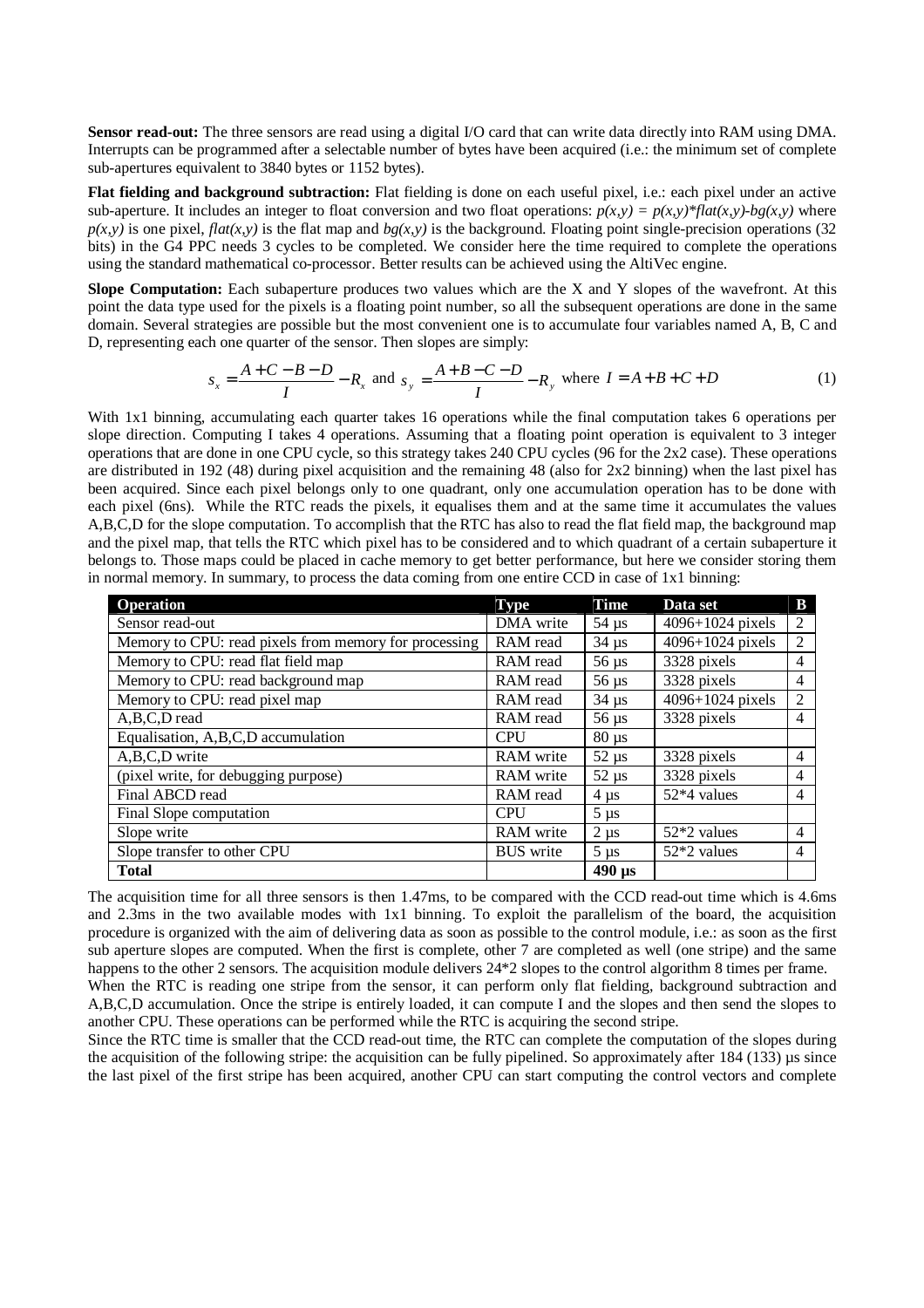half of the control algorithm during the acquisition of the second stripe. The time spent computing slopes for the last stripe will, of course, add up to the total time lag.

#### **3.3. Layer-Oriented Architecture: Acquisition Module**

In the case of the Layer-Oriented Wavefront Sensor Architecture the Demonstrator will use a sensor equipped with a variable number of pyramids (up to 8) that will send the light coming from different stars into two detectors conjugated at different altitudes, ground and 9.2 Km.

In this architecture each sensor is conjugated to a single mirror, each with the same geometry, same number of actuators (60), but different size. The sensor configurations (ground layer and upper layer) also change to match the different characteristics of the atmosphere at the two conjugation altitudes:

- Ground Layer: 2x2 binning, 32x32 pixels resolution, 1024 pixels, 1.5ms frame time, 8x8 sub-apertures
- Upper Layer: 4x4 binning, 16x16 pixels resolution, 256 pixels, 2.5ms frame time, 7x7 sub-apertures

The two detectors can be read-out at different frame frequencies but, roughly, multiple by 1, 2 or 4. The detector conjugated with the upper layer is the one that can be read-out at a lower frame frequency. Pixel read-out rate remains in any case constant: the frequency reduction is obtained skipping some frames on one detector to achieve a longer integration time. As in the previous case, data are read-out from 4 amplifiers located at the end of 4 stripes that segment the CCD. In the two cases the stripes have 8x32 pixels or 4x16 pixels. The amplifiers read the pixels from the smaller dimension first (vertically in the following pictures) assembling lines of pixels. Each line is pre-pended with 2 pre-scan pixels and 1 or 2 pipeline pixels, 2 in 2x2 binning and 1 in the 4x4 binning. Data descrambling or pixel reordering for this case is different from the previous case and also different for the two detectors. Before the control algorithm can start any sort of computation, at least a single subaperture must be reconstructed, i.e.: all the pixels belonging to that

subaperture must be acquired and reordered. The pyramid sensor creates four pupils each containing information of one quarter of the total wavefront. To give an example, to compute the global tilt one has to compute the total flux present on each of the 4 pupils that we can name {A, B, C, D} and then use the well known equation:

$$
tilt = \frac{A+B-(C+D)}{A+B+C+D}
$$
 (2)

The same applies to the local tip and tilt across the pupil. Taking 4 pixels each from one pupil in the same relative position one can compute the local tip and tilt. These 4 pixels form a *virtual* quad-cell configuration.

The RTC has also to subtract the background and to flatten the field, operations performed during the pixel acquisition. We can evaluate the time required for the various operations using the same assumptions used in the previous section. The operations are as follows:



**Figure 7: Layer-Oriented wavefront sensor readout; sub-apertures on the ground layer** 

**Sensor Read-out**: pixels are read in DMA transfer mode and stored into local RAM. Since to reconstruct a single virtual quad-cell at least half sensor must be acquired (see example on Figure 7), it is not convenient to organize the computation in pipeline. Instead, the whole frame is acquired and then the computation starts. Binning 2x2 correspond to the ground layer detector while binning 4x4 correspond to the upper layer detector.

**Flat fielding and background subtraction**: same operation described in the previous architecture, involving a different number of pixels.

**Slope Computation for the Ground layer**: There are four pupils on the detector with the contributions of the various pyramids all overlapping perfectly, so only four illuminated circles are present. The central obstruction does not obscure any entire pixel. Comparing the specifications of the optical design with the size of the detector, which is a square of 1.536 mm for each dimension, with a 2x2 binning we have a 8x8 geometry with 52 active pixels. Figure 7 defines the active sub-apertures and splits the CCD in four stripes that are read using the four independent channels. The number of active pixels is small compared to the number of pixels on the detector: only  $52*4 = 208$  out of 1024, so the 20% of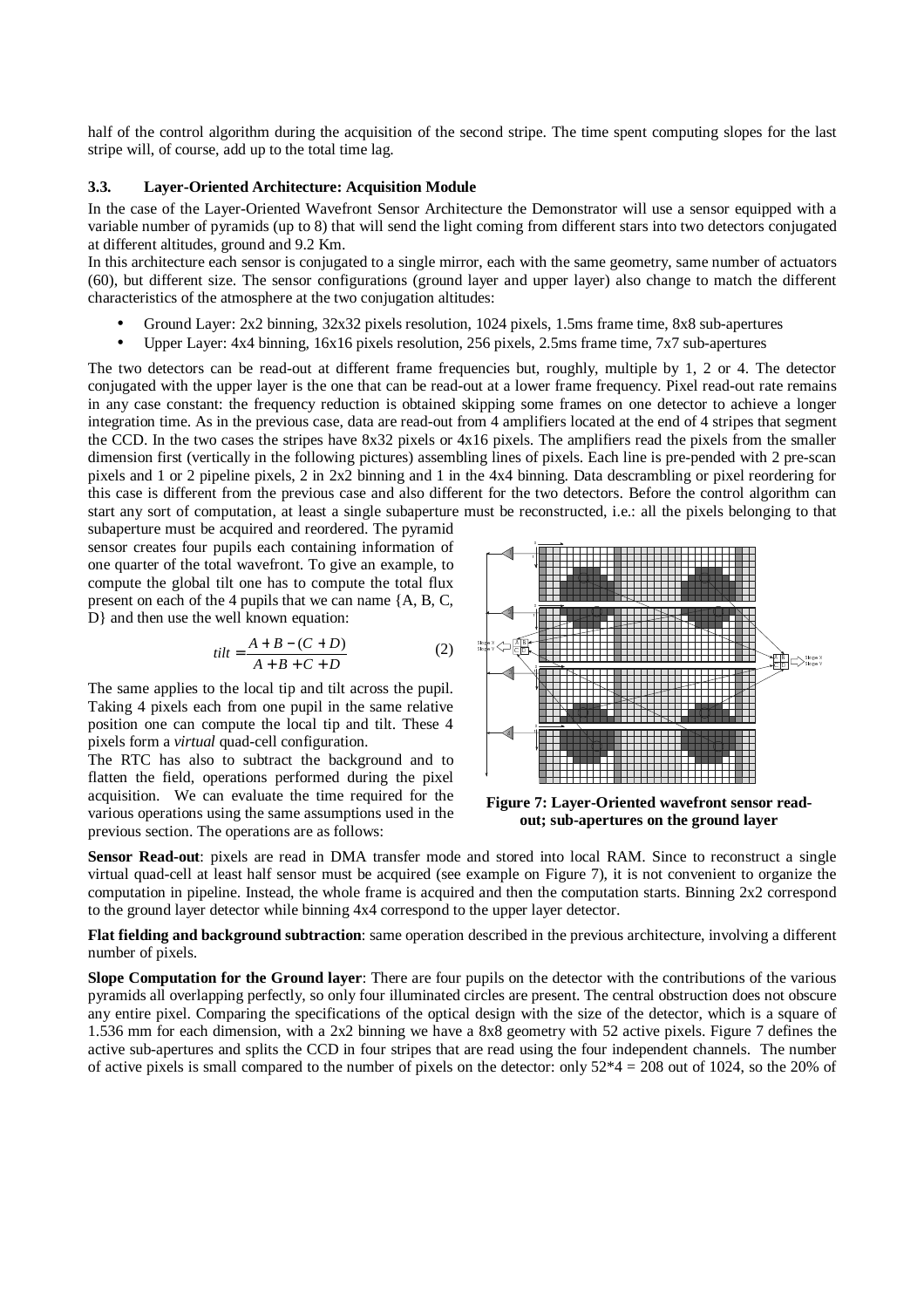the detector. The CCD read-out can be optimized to skip blocks of non used pixels reducing the read-out time by 60%. So the frame time can be reduced to 920  $\mu$ s.

Figure 7 shows also how to assemble two virtual quad-cell, as an example. To form the right one the RTC must read 4 lines from the amplifier 1 and 4 lines from amplifier 3 plus additional 8 lines from amplifier 1 and another 8 lines from amplifier 3. During the acquisition of the first 8 lines (i.e.: half of the detector) no subaperture is assembled. The first complete virtual quad cell will be available when the RTC read the  $9<sup>th</sup>$  line and then each additional line completes more subapertures. Once the pixels are acquired and equalized, the slope computation can proceed directly computing I and the two slopes as in Equation 1 where A, B, C and D belong each to one pupil. This corresponds to 48 CPU cycles.

**Slope Computation for the Upper layer:** The situation is slightly different for the high altitude layer. Figure 8 shows the geometry of the pupils in the high altitude layer in a configuration with 5 stars, one located at the centre and the other 4 located at the edge of the 2' field-of-view (in diameter) and equally spaced. The light coming from different



**Figure 8: Layer-Oriented wavefront sensor; high altitude layer** 

directions will not completely overlap as in the previous case. It is possible to define an envelope that contains all possible star footprints and this is the so-called meta-pupil. In Figure 8 the dimensions derived from the optical design are reported and it is easy to see that a 4x4 binning produces 45 useful channels with a 7x7 geometry. Depending on the star configuration, some subapertures may not be well illuminated (the ones close to the corners in Figure 8). The RTC needs to know the number and location of the guide stars in order to be able to identify the dark subapertures and avoid using them. The corresponding values must be evaluated extrapolating from the available data. Virtual quad-cells are assembled in the same way as in the previous case. The RTC has to read half of the detector in order to complete the first quad cell and then every new line completes more quad-cells. Still numbers are small and it is not convenient to organize the computation in a pipelined fashion: the RTC can acquire the entire frame and then start operating on it serially. The slopes are computed using the same strategy, so the same number of operations per virtual quad-cell. In summary:

| <b>Operation</b>                                    | <b>Type</b>      | <b>Time</b>                                 | Data set          | В |
|-----------------------------------------------------|------------------|---------------------------------------------|-------------------|---|
| Sensor read-out ground/upper                        | DMA write        | $16 \mu s / 5 \mu s$                        | 1024+512 pixels / | 2 |
|                                                     |                  |                                             | $512+192$ pixels  |   |
| Memory to CPU: read pixels from memory ground/upper | RAM read         | $5 \mu s / 3 \mu s$                         | 628/256 pixels    | 2 |
| Memory to CPU: read flat field map ground/upper     | RAM read         | $9 \mu s / 5 \mu s$                         | 628/256 pixels    | 4 |
| Memory to CPU: read background map ground/upper     | RAM read         | $9 \mu s / 5 \mu s$                         | 628/256 pixels    | 4 |
| Memory to CPU: read pixel map ground/upper          | RAM read         | $5 \mu s / 3 \mu s$                         | 628/256 pixels    | ↑ |
| Equalisation                                        | <b>CPU</b>       | $4 \mu s / 3 \mu s$                         |                   |   |
| (pixel write, for debugging purpose)                | RAM write        | $9 \mu s / 5 \mu s$                         | $628/256$ pixels  | 4 |
| Slope computation                                   | <b>CPU</b>       | $5 \mu s / 5 \mu s$                         |                   |   |
| Slope write                                         | RAM write        | $2 \mu s / 2 \mu s$                         | $52*2$ values     | 4 |
| Slope transfer to other CPU                         | <b>BUS</b> write | $5 \mu s / 4 \mu s$                         | $52*2$ values     | 4 |
| <b>Total</b>                                        |                  | $69 \text{ }\mu\text{s}$ / 40 $\mu\text{s}$ |                   |   |

This time budget is structured as a sequence of operations. Since operations are done sequentially they will add up to the total delay. Given the small numbers, it is not convenient to pipeline the acquisition, although it would be an interesting experiment. Moreover the detector is not configured to favour the Layer-Oriented WFS since the virtual quad-cells are completed almost in random order. However it is possible to structure, as an additional experiment, the acquisition as two parallel tasks using two processors and reduce the time delay to, roughly, the biggest of the two (69 µs). Anyway, serializing the two processes we obtain a total delay of 110 µs which is less than the delay of the Star Oriented case. It is worth noting that the two sensors are read synchronously and thus the frame frequency is dictated by the slowest of the two (2.5 ms): the RTC is mainly idle.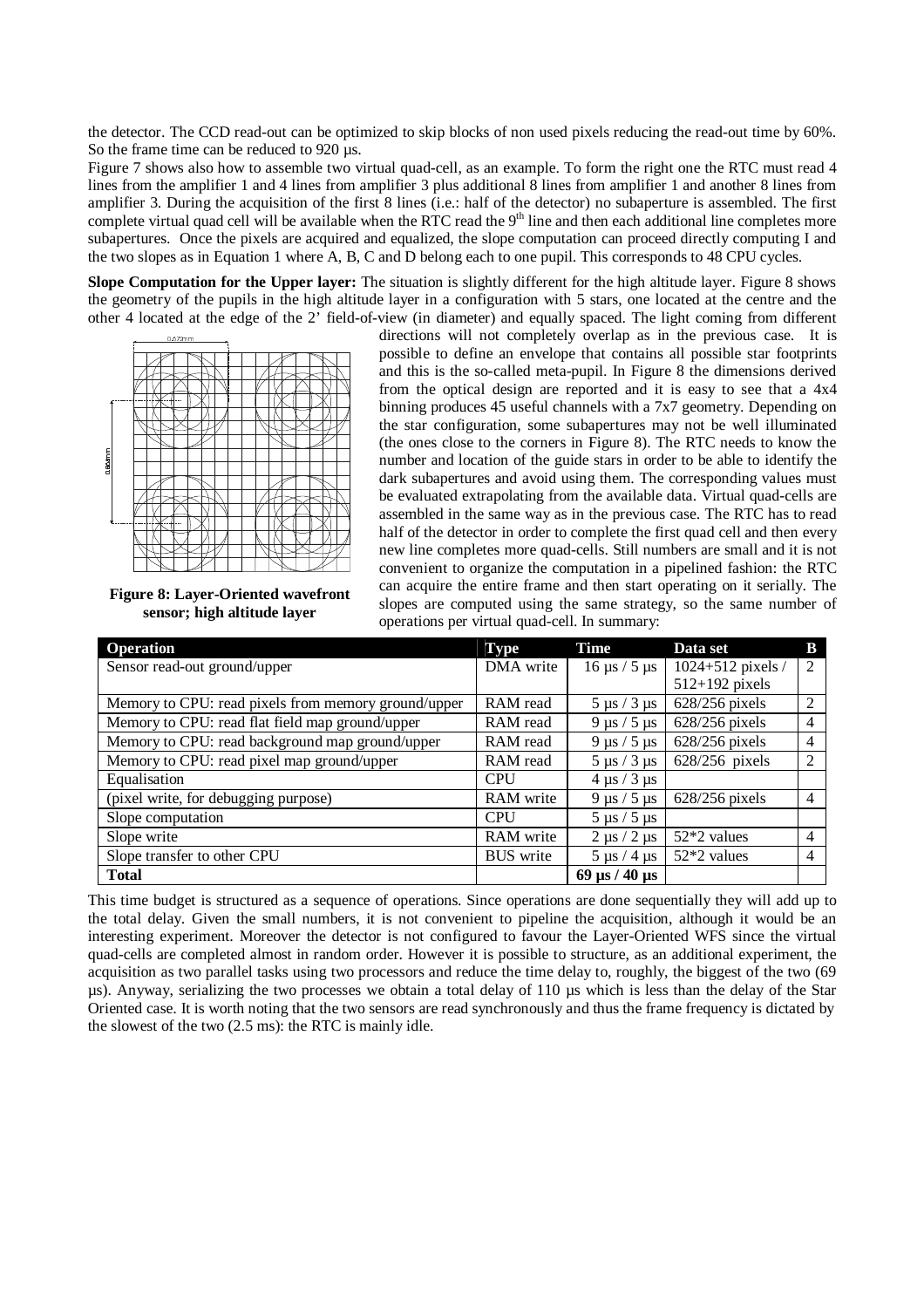#### **3.4. Control Structures**

The control architecture is very simple. The system is limited in its ability to control the incoming wave front by the accuracy of the DMs in generating the proper shape to compensate for distortions and the accuracy of the sensors to measure which distortion to compensate for. Thus the best the system can achieve is the intersection of these two spaces. This intersection is determined by the interaction matrix, a linear relation that links the mirror commands with the corresponding wave front measurements.

Ideally, inverting this relation it is possible to apply instantaneously the best correction possible given the constraints mentioned above. Generally it is not possible to invert this matrix. Instead, a Least Square Estimate (LSE) is used in order to compute the best approximation for the mirror configuration given a certain measurement.

The control system we are building is called a tracking system, that is we want that the system follows the input generating a signal equal in module but opposite in sign in order to have a perfectly compensated wavefront. The simplest controller that achieves this goal is the pure integrator. The core of the system is the interaction matrix that we will now analyze for the main two strategies.

#### **3.5. Star-Oriented Architecture: Control Module**

Star-Oriented MCAO uses different sensors looking at different directions to get measurements of the turbulence from different *points of view*. These measurements are used to reconstruct the turbulence at the altitudes where the deformable mirrors are conjugated. The interaction matrix is computed using the

reverse procedure: the sensors are looking at artificial targets and the mirror actuators are moved one by one while the corresponding measurements are placed in the columns of the matrix. The result is a function of the geometry of the guide stars. This means that the interaction matrix, or at least one half of it, must be computed for every configuration of MCAO guide stars, i.e.: every observation must be carried out with a different interaction matrix. Finding a way to synthesize the interaction matrix for any guide star configuration starting from an initial fixed set of configuration is an interesting topic for investigation. The control loop is implemented multiplying the sensor measures with the pseudo-inverse of the interaction matrix (i.e.: the control matrix) computing the LSE of the best fit for the mirror configuration based on the sensor measurements.

Looking at the structure of the interaction matrix one can see that in the partition of the matrix that represent the upper layer many zeros will be present, corresponding to the fact that actuators far from the pupil on a certain direction will not see any signal. Actuators that are not covered by any pupil of the guide stars in a particular configuration will not produce signal on all the sensors, thus the interaction matrix will also have columns with only zeros in the upper layer partition leaving certain actuators without control. This can be improved using modal control.



**Figure 9: Mirror influence functions seen from different directions** 

#### **Modal Control**

The turbulence can be decomposed in Zernike polynomials on the full meta-pupil and what the sensors are doing is only measuring a portion of this area. The system should then try to estimate the Zernike polynomials on the whole metapupil using only the data coming from the illuminated area. This can be done in several steps: first, a set of voltages that

generates the Zernike polynomials on the mirror surface we want to control must be computed. Typically, the 60-channel bimorph mirror used for the demonstrator will be able to reproduce around 35-40 modes. Then we apply the corresponding voltages to each mirror, individually. Once the sensors are properly oriented, we record the vector of sensor measurements and we assemble the interaction matrix putting these vectors in the matrix columns. For the demonstrator we will obtain a  $312*80$  matrix, where  $312 = 52*2*3$ are the sensor measurements and 80=40\*2 are the Zernike modes we want to correct for, 40 for each mirror. Since Zernike modes change the shape of the mirror globally, each mode will produce effects on each sensor, so this interaction matrix is full. Inverting it by means



**Figure 10: Operations for modal control**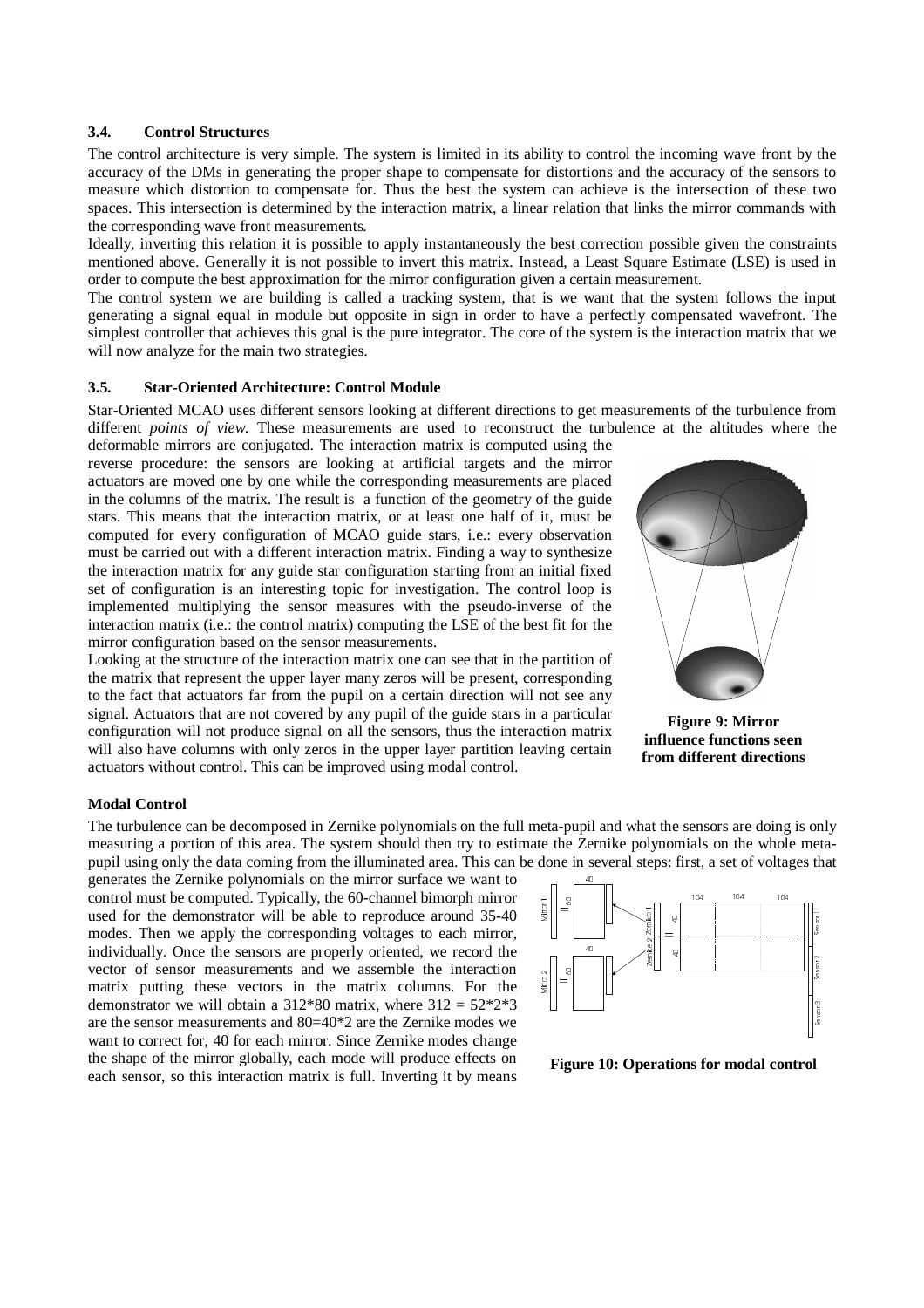of the pseudo-inverse we obtain the control matrix. This matrix estimates the Zernike decomposition of the turbulence at the two altitudes of the deformable mirrors based on the sensor measurements using LSE. Then the voltage must be computed through the reconstruction matrix that maps voltages to Zernikes. There will be one matrix per mirror and each matrix will be 40\*60 in size, where 40 is the number of modes and 60 the number of actuators.

Of course it is possible to combine the two operations in only one single matrix multiplication pre-multiplying the two halves of the control matrix by the two reconstruction matrices obtaining a unique large control matrix (120\*312). The convenience between the two is dictated by the number of Zernike polynomials to use for the reconstruction. The unit operation in a matrix-vector multiplication is the multiply-and-add. Since there are as many of those operations as the number of elements in the matrix, in the first case we will have 29760 operations and in the second case simply 37440. Mixed algorithms are possible: the ground layer can be controlled in the zonal approach and the high-altitude layer in the modal approach simply computing the interaction matrix for the corresponding layer in the proper way. The size of the different partitions in the interaction matrix will change accordingly. In case the direct modal projection is computationally convenient (less than 45 modes) we have the opportunity to time-filter the modes for free.

We now evaluate the total time required to complete the computation of the voltages when the slopes are all available, without any optimization or pipelining. We can use an AltiVec-optimized mathematical library. The basic routine is **vdot** that computes the dot (inner) product of two vectors. To compute a matrix-vector multiplication with **vdot** we have to invoke it with each row of the matrix and the sensor data for every mirror electrode. We then apply a simple

| <b>Operations</b>             | Time          |
|-------------------------------|---------------|
| Read data                     | $5.3 \,\mu s$ |
| Matrix read                   | $139 \mu s$   |
| Matrix computation            | $89 \mu s$    |
| Controller                    | $0.3 \mu s$   |
| Convert to short <sup>1</sup> | $1.5 \,\mu s$ |
| Write data                    | $3.6 \,\mu s$ |
| <b>Total</b>                  | 238.7 µs      |

**Table 1: Star-Oriented Time Budget** 

integrator that multiply a constant value (the gain) against all the elements in the resulting vector and then accumulate those values in another vector. The basic routines are **vadd**, which adds together two vectors to produce a third one, and **vmultk**, which multiply a vector by a scalar. Sensor data are 52\*2 slopes times 3 detectors. Results are summarized on Table 1. Since this estimation is optimistic, there is the need to optimize this part splitting the computation between two processors and pipelining it. We saw in the previous sections that slopes can be computed in an 8-stage pipeline. Ideally this time could be reduced to  $239/2/8 = 15$  µs, but of course this does not take into account the additional complexity of the pipeline logic and the required synchronization when using true parallel computing.

# **3.6. Layer Oriented Architecture: Control Module**

Layer Oriented MCAO with local reconstruction uses different sensors each looking at a different altitude. Measurements taken at a certain altitude are used locally to drive the mirror that compensates the turbulence at that altitude. This means that in Layer Oriented MCAO there are several loops that correct different regions of the turbulence. These loops are not independent since they are optically coupled, but as far as the control is concerned, they are independent and modular. Each loop has an interaction matrix which is recorded similarly to the previous case.

The ground layer interaction matrix is recorded illuminating the ground layer pupil from any direction since any direction produce the same illumination on the pupil. The interaction matrix is assembled moving the actuators one by one and recording the sensor measurements by column. The control loop is implemented multiplying the sensor measures with the control matrix (pseudo-inverse of the interaction matrix)

computing the LSE of the best fit for the mirror configuration based on the sensor measurements.

On the high altitude layer the picture changes slightly. As shown in Figure 11, a single source can not illuminate the whole meta-pupil, but only a smaller portion. It is then necessary either to use multiple sources in order to reach the full coverage of the meta-pupil and use the same strategy used for the ground layer, or to point a single source towards a single sensor sub-aperture and record the signal coming from this sub-aperture moving all the mirror actuators one by one. Then the source is moved to point to another sensor sub-aperture and the procedure is repeated. The interaction matrix is built by columns in the former case, by rows in the latter. It is then inverted as usual. As shown in Figure 11 there are guide star configurations that do not guarantee that the upper layer is completely illuminated and sensed. To avoid running the control loop on the sensor noise, a modal approach should be considered.



**Figure 11: Pupils overlapping on the upper layer**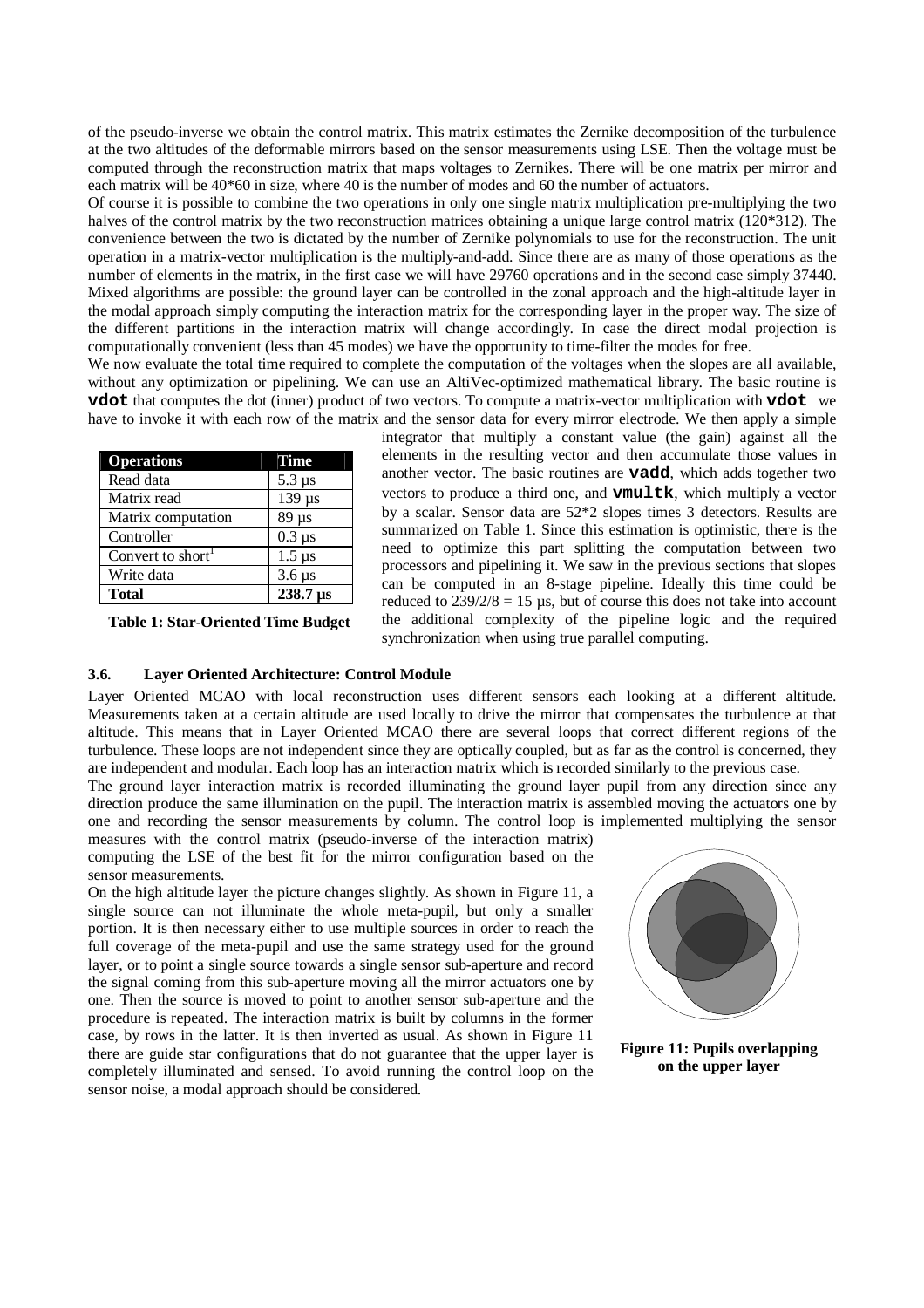## **Modal Control**

We proceed using the same approach as described in the previous sections selecting the number of Zernike polynomials we want to correct for (around 35-40 for our bimorph mirror) and then we apply the corresponding voltages to each mirror. As in the previous case, the interaction matrix can be computed by columns or by rows, depending on the number of calibration sources and the recording strategy. The last step is the computation of the control matrix that has to be performed for each individual observation since this step requires some additional knowledge: based on the geometry of the guide stars, the non-illuminated sensor sub-apertures have to be determined. The corresponding rows on the interaction matrix should be zeroed in order to cancel the contribution of these sensor sub-apertures.

The modified interaction matrix is turned into a control matrix by means of a pseudo-inverse and the columns corresponding to the non-illuminated sub-apertures will contain zero. The control loop now works in the following way: the measures are multiplied against the control matrix and the Zernike estimation is then computed. Then the resulting vector of 35-40 modal coefficients is multiplied with the Zernike reconstruction matrix to obtain the voltages to apply to the whole mirror. This can be optimized removing from the interaction matrix the rows associated to non illuminated sub-apertures, at the price of an increased complexity in rearranging the sensor measure vector to remove the channels that must not be multiplied with the control matrix.

Then the two matrix multiplications can be combined in one, unless some time filtering is required on the modes. The number of unit operations multiply-and-add is  $45*2*60 = 5400$  or  $52*2*60 = 6240$  operations for the two layers. Leaving the two stages separate is not very convenient but given the small number of operations, in absolute terms, it could be acceptable to loose 10 to 25% in computing speed to have the flexibility to temporally filter the modes.

Even if modal control is not required for the ground layer, it is possible to apply the same approach also there. All the sub-apertures will always be illuminated and thus the interaction matrix will not shrink. However, given the modularity of the system, it is possible to drive the high-altitude deformable mirror with modal control and the ground layer deformable mirror with zonal control.

We now evaluate the total time required to complete the computation of the voltages when the slopes are all available, without any optimization or pipelining. We use the same assumptions as in the previous sections, using a simple

integrator with gain as controller. For the ground layer detector we have 52 active subapertures thus 104 slopes and we compute 60 control values. For the upper layer we have 45 active subapertures thus 90 slopes, same number of control values. The results are summarised on Table 2. Executing both parts on a single processor will cause a total delay of 95 µs.

This is will be the baseline implementation, but a parallel design will be considered as well. This design will reduce the total time delay to the biggest of the two (45.1 µs), without taking into account the overhead due to the synchronization of the two processors. Pipelining with a factor of 8 can reduce ideally the time delay to 7  $\mu$ s, but with numbers so small, the overhead of the pipeline organization will be significant.

#### **Operation Ground Layer Upper Layer**  Read data  $\overline{1.7} \,\mu s$  1.5  $\mu s$ Matrix read  $\vert$  23 µs  $\vert$  20 µs Matrix computation  $\begin{bmatrix} 15 \text{ }\mu\text{s} \end{bmatrix}$  13  $\mu\text{s}$ Controller  $0.3 \,\mu s$   $0.3 \,\mu s$ Convert to short  $1.5 \text{ }\mu\text{s}$  1.5  $\mu\text{s}$ Write data  $3.6 \,\mu s$  3.6  $\mu s$ Total  $1.45.1 \,\mu s$  39.9  $\mu s$

**Table 2: Layer Oriented Time Budget** 

#### **3.7. Global Layer-Oriented MCAO**

Global Layer-Oriented MCAO uses the Layer-Oriented wavefront sensor but a different reconstruction strategy. Instead of driving the mirrors using only local information, this strategy uses all the data coming from both detectors at the same time to drive both mirrors. The main difference with Layer-Oriented MCAO is that the interaction matrix is bigger in order to include the contribution of both detectors and their cross-terms. The calibration of the interaction matrix is slightly different: while the RTC is scanning one by one the mirror electrodes (or modes) it will record the signal coming from both detectors instead of recording only the signal from the detector corresponding to the activated mirror. Computationally this mode is closer to the Star Oriented MCAO. We give on Table 3 an estimation of the expected performance, using the same assumption made in the previous sections. Parallelization and/or pipelining may be required.

| <b>Operations</b>  | <b>Both</b>            |
|--------------------|------------------------|
|                    | <b>Layers</b>          |
| Read data          | $3.3 \,\mu s$          |
| Matrix read        | $86 \mu s$             |
| Matrix computation | $56 \mu s$             |
| Controller         | $0.3 \mu s$            |
| Convert to short   | $1.5 \,\mu s$          |
| Write data         | $3.6 \,\mu s$          |
| <b>Total</b>       | $151 \,\mathrm{\mu s}$ |

**Table 3: Global Layer-Oriented Time Budget**